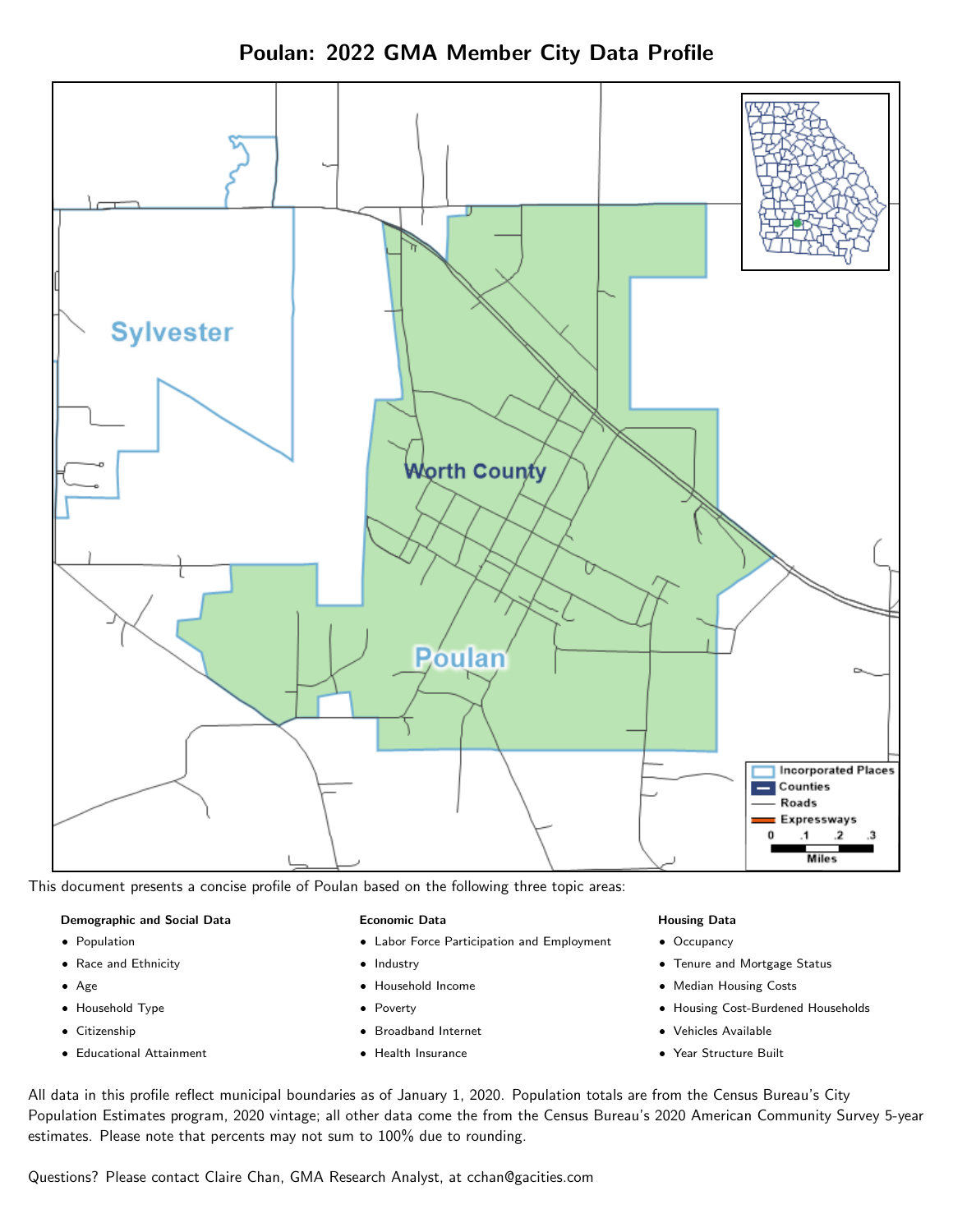# Poulan: Demographic and Social



0% 2% 4% 6% 8% Male and the male of the Female 8% 6% 4% 2% 85 and over 80-84 75-79 70-74 65-69 60-64 55-59 50-54 45-49 40-44 35-39 30-34 25-29 20-24 15-19 10-14 5-9 Under 5

# **Citizenship**

Age

| Native Born<br>100% |  |
|---------------------|--|

## Race and Ethnicity



Source: U.S. Census Bureau, City Population Estimates, 2020 vintage Source: American Community Survey, 2020 5-year estimates, table B03002

## Household Type



Source: American Community Survey, 2020 5-year estimates, table B01001 Source: American Community Survey, 2020 5-year estimates, table B11001

### Educational Attainment



Source: American Community Survey, 2020 5-year estimates, table B05002 Source: American Community Survey, 2020 5-year estimates, table B15002

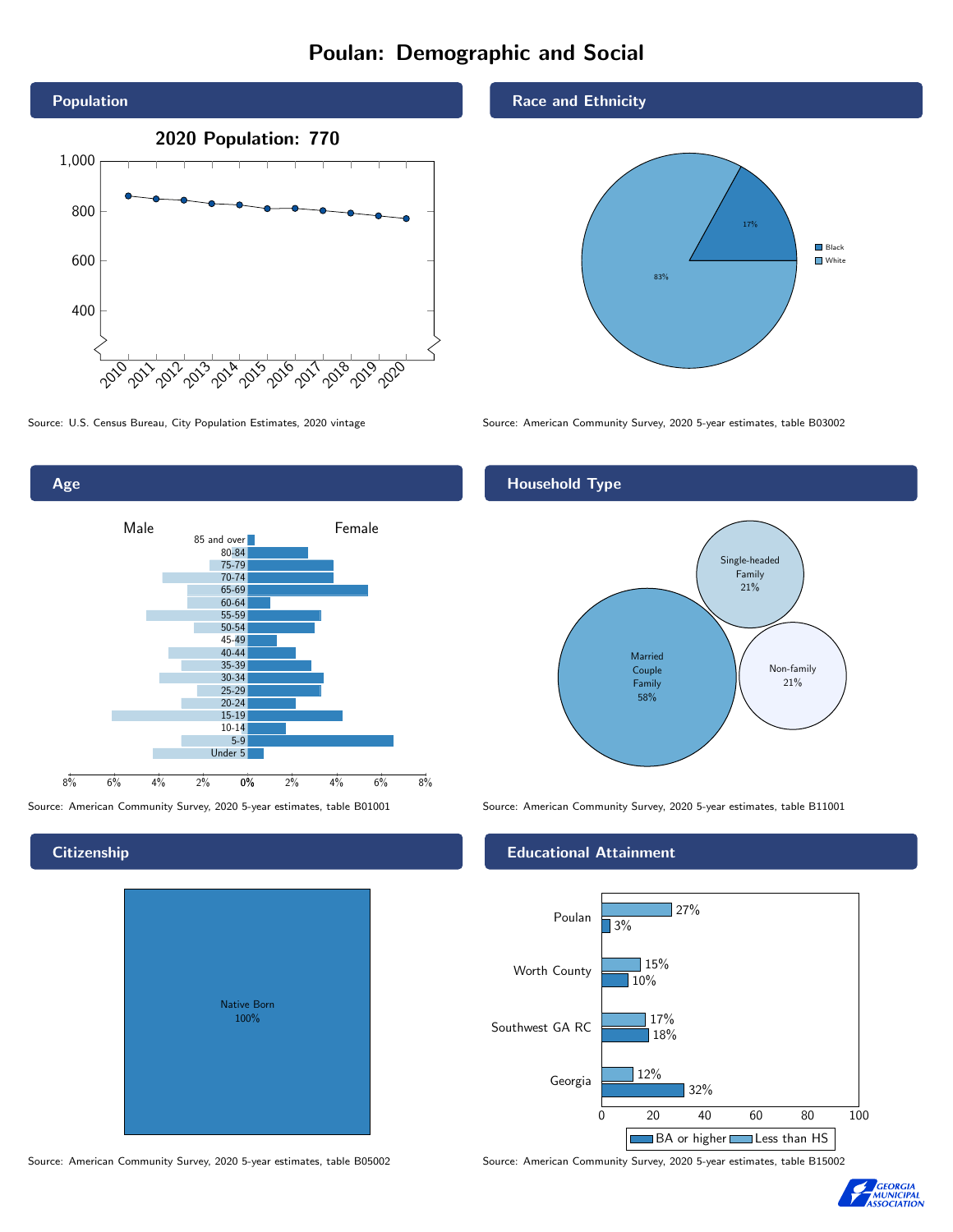# Poulan: Economic



Source: American Community Survey, 2020 5-year estimates, table B23001 Note: Unemployment rate is based upon the civilian labor force.

### Industry

| Agriculture, forestry, fishing and hunting, and mining      | $1\%$ |
|-------------------------------------------------------------|-------|
| Construction                                                | 6%    |
| Manufacturing                                               | 12%   |
| <b>Wholesale Trade</b>                                      | 12%   |
| Retail Trade                                                | 17%   |
| Transportation and warehousing, and utilities               | 9%    |
| Information                                                 | $1\%$ |
| Finance and insurance, real estate, rental, leasing         | $1\%$ |
| Professional, scientific, mgt, administrative, waste mgt    | $1\%$ |
| Educational services, and health care and social assistance |       |
| Arts, entertainment, recreation, accommodation, food        |       |
| service                                                     |       |
| Other services, except public administration                | 9%    |
| Public administration                                       | 10%   |

Source: American Community Survey, 2020 5-year estimates, table C24030



Source: American Community Survey, 2020 5-year estimates, tables B19013 and B19025 Source: American Community Survey, 2020 5-year estimates, table B17010



### Poverty



### Health Insurance



Source: American Community Survey, 2020 5-year estimates, table B28002 Source: American Community Survey, 2020 5-year estimates, table B18135